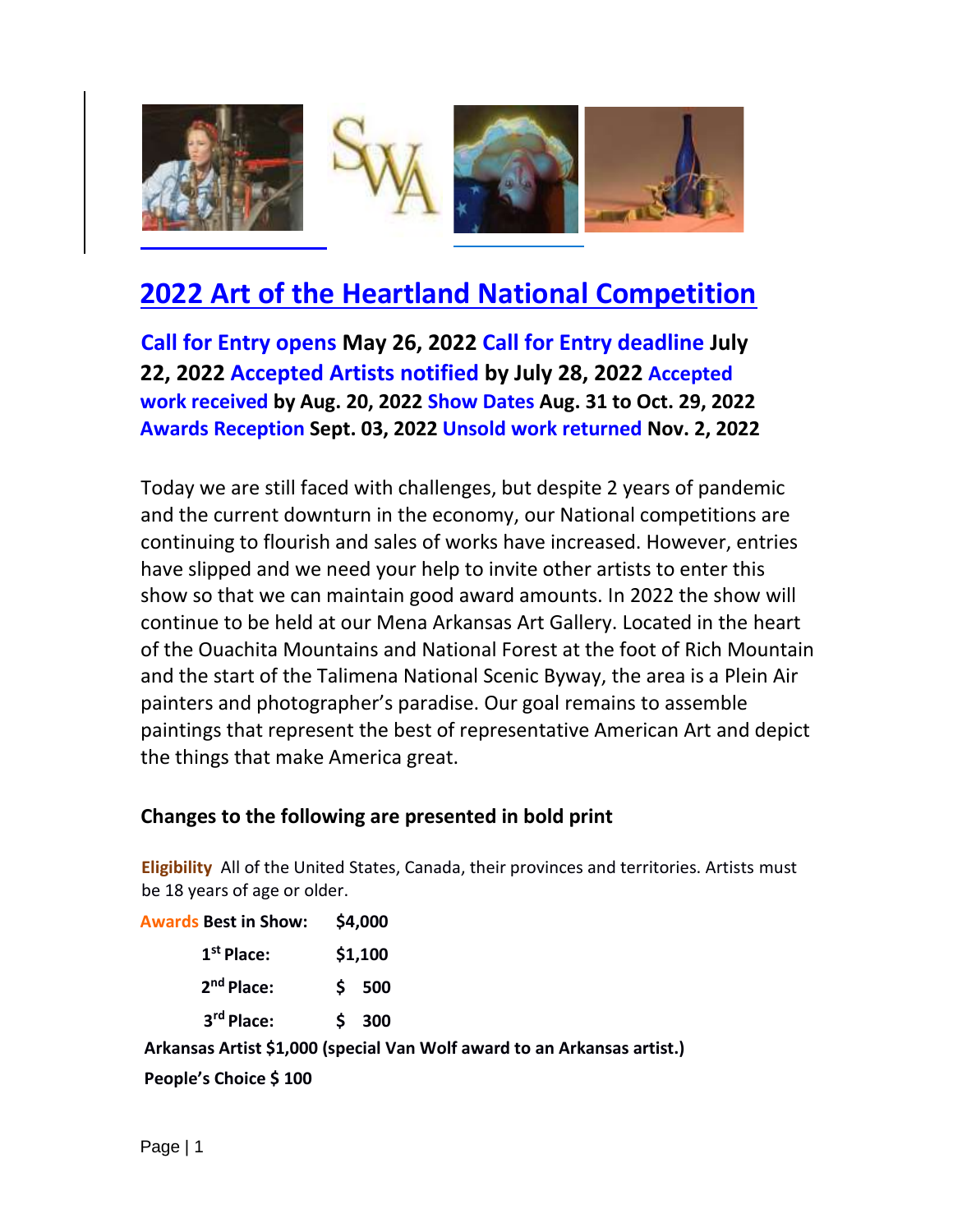**Judge** - The awarding judge is Lee Alban OPA, NOAPS, SWA, a professional long-established member of the national art community.

**Liabilities and Responsibilities** - Southwest Artists, Inc. and/or the Mena Art Gallery will not be responsible for loss or damage of any art work, no matter what the cause. By submitting art work to this exhibition, each artist agrees to this statement. Art work is not insured by SWA/Mena Art Gallery during shipment and exhibition. Adequate insurance is recommended and the sole responsibility of the artist.

#### **Painting Specifications**

- All entries must be the original work of the artist created after **May 1, 2017** and done without the supervision of an instructor; mechanical copy aides; or computer programs.
- No replicas of any portion of another artist's published or copyrighted work may be included.
- No photographs or over-painted photographs or prints. No digital images or any form of print or reproductions will be accepted.
- Nude subjects must be conservative, in short, not revealing more than one might see in a bikini.
- **Image size must be no larger than 38" in any direction excluding the frame.** It must be wired and ready to hang (no saw tooth hangers.) It is recommended that paintings requiring glazing be under acrylic (i.e. Plexiglas), although glass is also accepted at the risk of the artist. SWA assumes no responsibility for breakage or static damage. Pastel artists should provide sufficient spacing between image and glazing to avoid static charge, using acrylic glazing at their own risk. Gallery wrap is acceptable.
- All work must be for sale and reflect the artist's current pricing structure.

Acceptable work must be two dimensional only. Mediums are not restricted.

**Advisory** - The SWA exhibition committee and/or the jurors reserve the right to eliminate any paintings that fail to comply with the listed criteria before the exhibition's opening. Artists may not substitute another work, change the sale price from what was shown on the entry form or withdraw accepted works before the close of the exhibition. The SWA Mena Art Gallery reserves the right to refuse any work they deem unacceptable for their venue. No refund applies.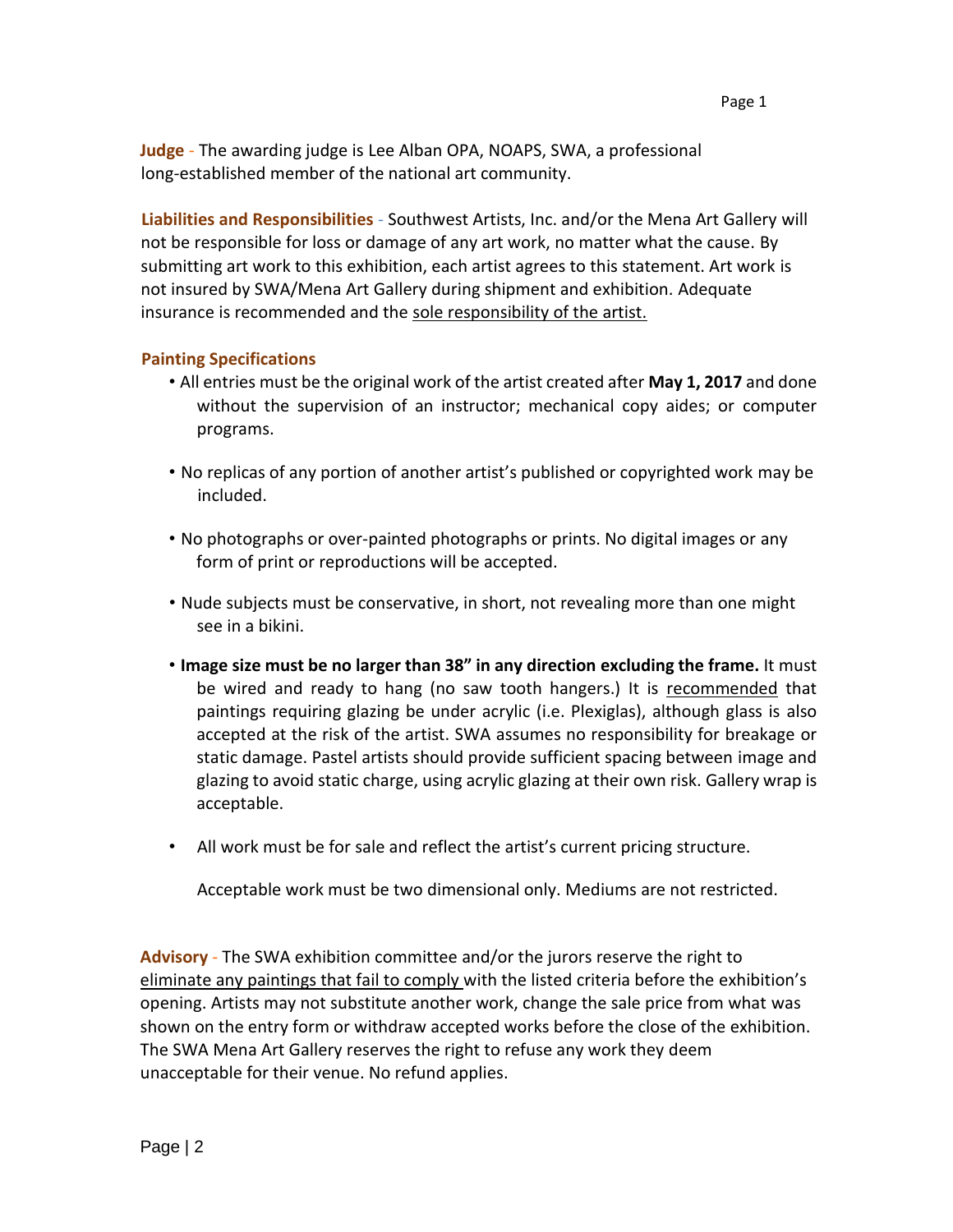Dates for submission of electronic entries are: **May 26 to July 22, 2022**. (No printed photo or slide entries will be accepted.) Digital Images should be a minimum of 1920 pixels at the smallest dimension. They may be a maximum of 5 MB in size.

To submit your electronic application and Images go to:

#### *https://www.smarterentry.com/CallsForEntry/SWA*

It may be necessary to register with SmarterEntry.com if you are not a member. Registration is free of charge. The artist retains copyright to his/her image(s). However, accepted images will become part of SWA archives and may be used for this or future SWA event promotions.

**Entry Fees -** The fee for electronic entries is \$45 for the first entry and \$25 for each additional entry.

**Signature Membership** status may be earned by member artists after they have been accepted into three SWA National Exhibitions or have won Awards in two SWA National Exhibitions. Signature Status may also be earned by artists who have won three or more awards in SWA Ouachita Expressions Regional Exhibitions. To retain status, membership must remain current. It is the responsibility of the artist to make the request after qualifications have been met. Qualifying artists may request a Signature Membership application by calling the gallery or by email.

**Sales Expenses –** Artists will receive 70% of the sales price and SWA will retain 30%. Please take this into consideration when setting your price. All work submitted must be for sale. No NFS paintings.

**Delivery and Return of Accepted Work** - Artists pay for shipping and insurance both ways. We recommend artists make arrangements to insure their work for its full value. Paintings accepted by the jurors should be sent **via FedEx or UPS** to arrive by **August 20, 2022** to the following address. **USPS does NOT deliver to the Gallery.**

**SouthWest Artists, Inc. c/o Mena Art Gallery 607 Mena Street Mena, AR 71953** 

**Paintings shipped to this exhibition must include a prepaid, return shipping label containing the carrier's bar code so that unsold paintings can be returned at the end of the exhibition.** Carriers will reimburse for unused labels. Paintings from outside of the USA must be shipped Free Domicile.